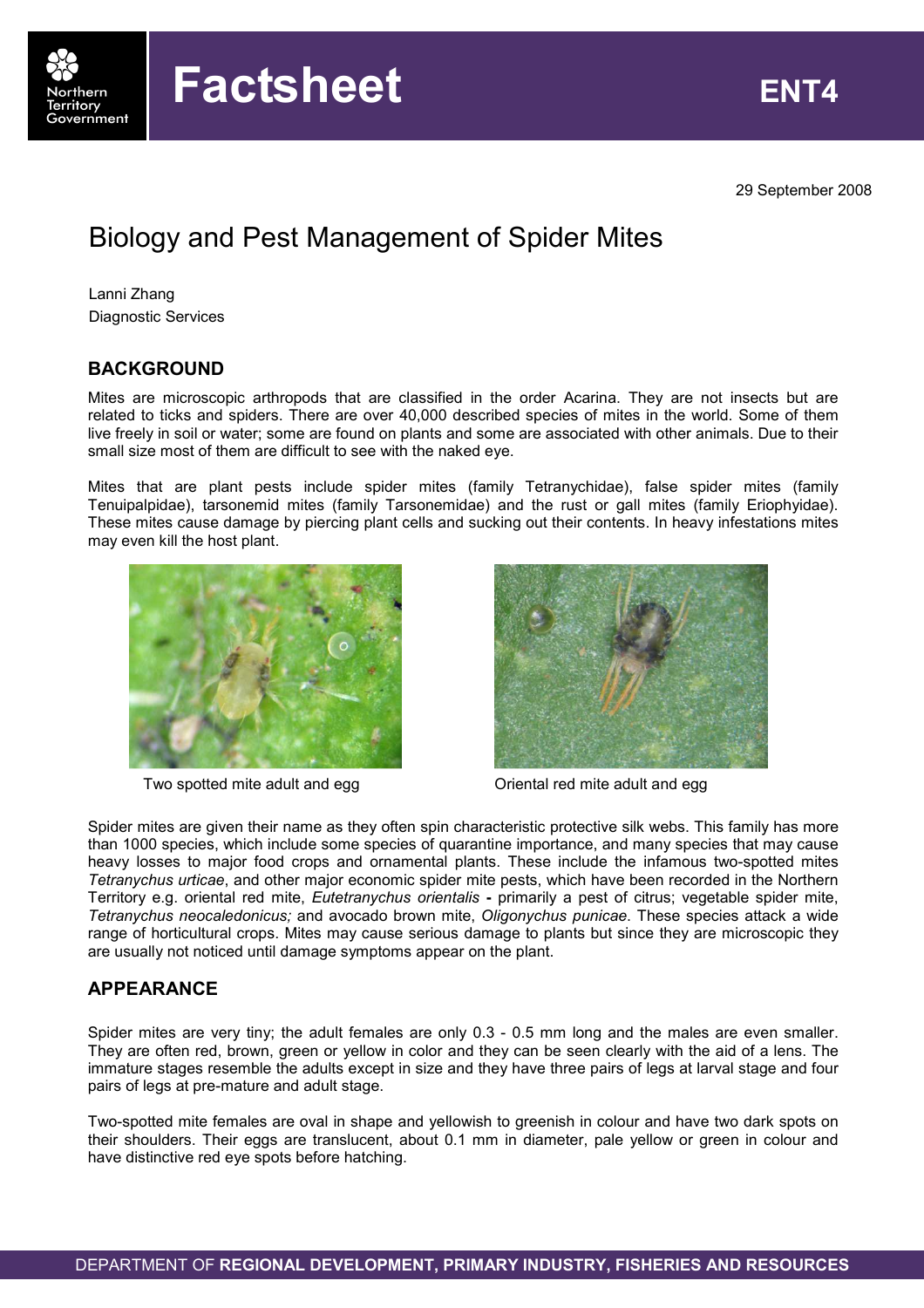Oriental red mite females are ovoid and brown-green to dark green with light coloured legs. The smaller male mite has legs up to three times the length of the body.

# LIFE CYCLE AND BIOLOGY

There are five stages in the life cycle of spider mites: egg, larva, protonymph, deutonymph and adult. Most species of spider mites prefer to colonize and lay eggs on the underside of leaves, such as the two spotted mite, but some spider mites, such as the oriental red mites, are often found on the upper side of the leaf. The eggs of spider mites are deposited singly, directly on the host leaf surfaces. Female adults can lay more than 100 eggs during their 30 day life cycle. Development from egg to adult takes about one week in the tropics, so there may be many overlapping generations in a single season. Their populations can increase rapidly and cause extensive plant damage in a very short time when conditions (temperature, humidity and food) are suitable.

Two-spotted mites have been recorded on more than 900 species of known hosts, including more than 150 hosts of some economic value, which includes most of the important agricultural crops and ornamental plants. In the Darwin area, two-spotted mite is one of the most serious pests in the dry season. Two-spotted mites have been recorded on vegetables such as snake beans, eggplant, cucurbits such as watermelon, fruit trees such as carambola and pawpaw and ornamentals such as palms, heliconia, gerberas as well as many other native and horticultural plants.

### SYMPTOMS AND DAMAGE

Spider mites have needle-like mouthparts and feed by piercing the leaves of host plants and sucking out the fluids from plant cells. Feeding causes yellow spots on the leaves and in heavy infestations, foliage has a yellowing or bronzing appearance and may suffer from premature leaf drop. In situations where there is severe damage this may lead to plant death. Mites prefer the young leaves, however in heavy infestations, the older leaves are also affected and sometimes webbing may be seen all over the plant.

Oriental red mite, Eutetranychus orientalis, is primarily a pest of Citrus, however, the mite has several alternative host species such as cotton, squash, frangipani and grapevines. Oriental red mite damage is similar to that caused by two-spotted mite, infested leaves have a chlorotic appearance and may become weak and finally drop.



Spider mite damage to watermelon leaf





Oriental red mite damage to Kaffir lime leaves



Spider mite damage to taro leaf Spider mites and webbing on bean plant